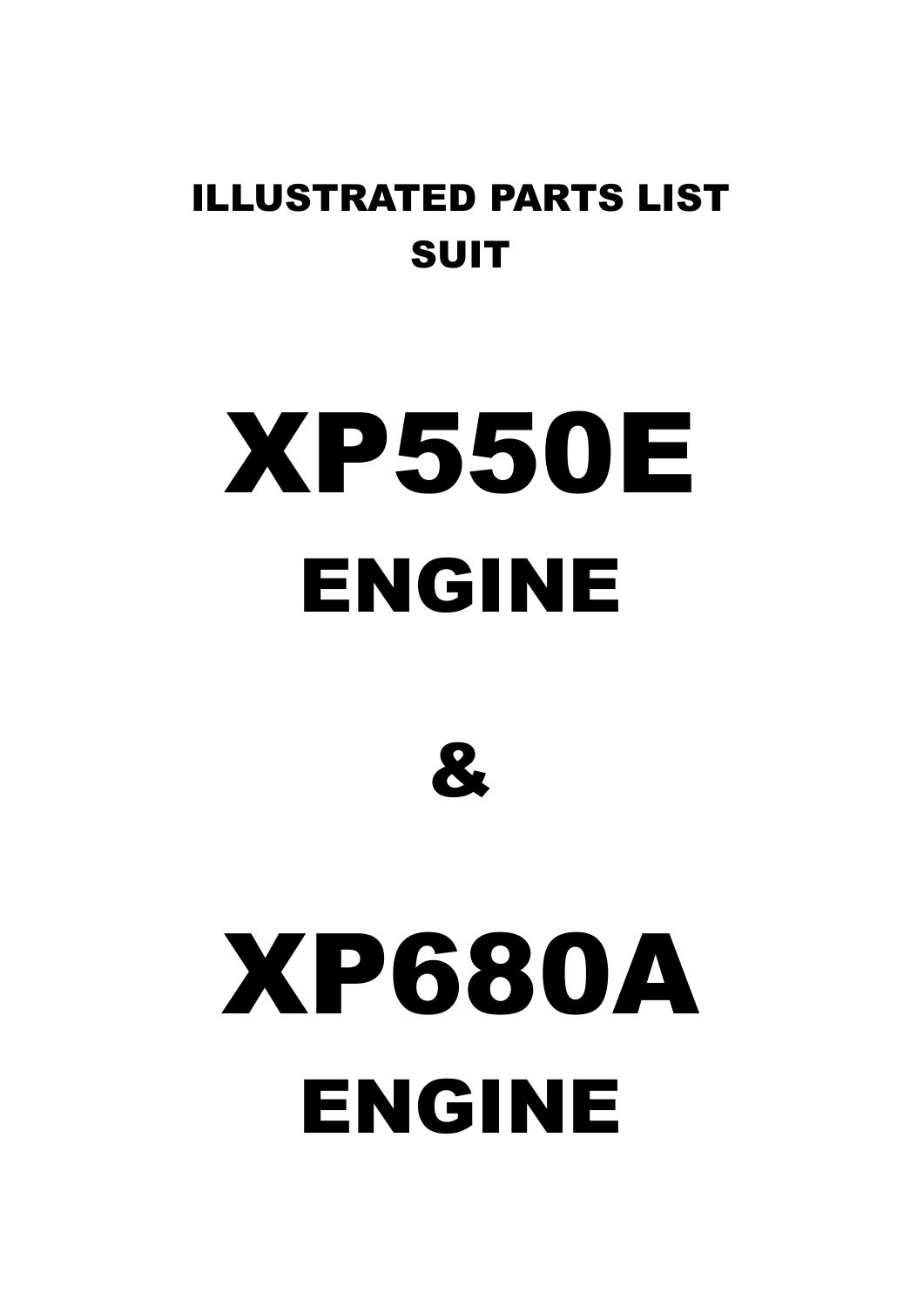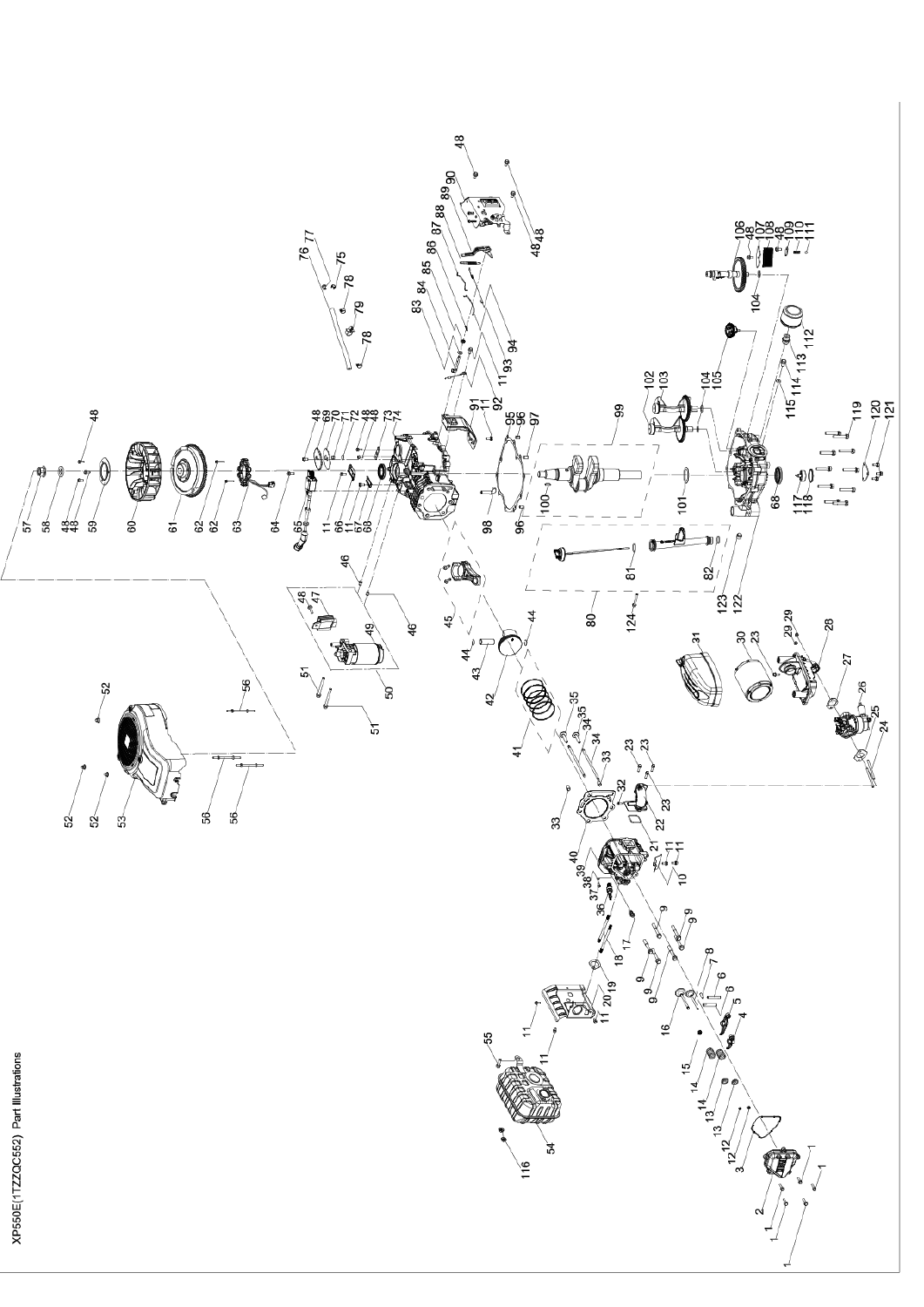### **XP550**

| <b>ITEM</b>    | <b>PART NO.</b>  | <b>DESCRIPTION</b>                    | QTY            | <b>ITEM</b> | <b>PART NO.</b> | <b>DESCRIPTION</b>                      | QTY            |
|----------------|------------------|---------------------------------------|----------------|-------------|-----------------|-----------------------------------------|----------------|
| 1              | Z100011268-0009  | Bolt, M6×25                           | 5              | 63          | Z100009450-0002 | <b>Charging Coil</b>                    | 1              |
| $\overline{2}$ | Z100061692       | <b>Valve Cover</b>                    | 1              | 64          | Z100011269-0010 | Bolt, M6×28                             | 1              |
| 3              | Z100061036       | Gasket, Valve Cover                   | 1              | 65          | Z100009353-0003 | Ignition Module                         | 1              |
| 4              | Z100004429       | Rocker Arm Assembly                   | 1              | 66          | Z100009465      | <b>Wire Board</b>                       | 1              |
| 5              | Z100004430       | Rocker Arm Assembly                   | 1              | 67          | Z100009464      | <b>Wire Board</b>                       | 1              |
| 6              | Z100004510       | Rocker Arm Coreshaft                  | $\overline{c}$ | 68          | Z100017626      | Oil Seal, $\varphi$ 38× $\varphi$ 58×8  | $\overline{c}$ |
| 7              | Z100004515       | Rocker Arm Pin                        | 1              | 69          | Z100004059      | <b>Breather Cover</b>                   | 1              |
| 8              | Z100004557       | <b>Exhaust Valve</b>                  | 1              | 70          | Z100004063      | Gasket, Breather Cover                  | 1              |
| 9              | Z100002473-0001  | Bolt, M10×1.25×70                     | 6              | 71          | Z100008440      | One-way Valve Spring                    | $\mathbf{1}$   |
| 10             | Z100007126       | Shroud                                | $\mathbf{1}$   | 72          | Z100004085      | <b>Breather Valve</b>                   | 1              |
| 11             | Z100011261-0014  | Bolt, M6×12                           | 9              | 73          | Z100008852      | Hook                                    | 1              |
| 12             | Z100004576       | Valve Locker                          | 4              | 74          | Z100002755      | Crankcase                               | 1              |
| 13             | Z100004516       | Valve Spring Seat                     | $\overline{c}$ | 75          | Z100005138      | Clamp                                   | 1              |
| 14             | Z100004571       | <b>Valve Spring</b>                   | $\overline{c}$ | 76          | Z100017740-0001 | Fuel Hose 210                           | 1              |
| 15             | Z100004602       | Intake Valve Seal                     | 1              | 77          | Z100004270      | Plug                                    | 1              |
| 16             | Z100004536       | <b>Intake Vavle</b>                   | 1              | 78          | Z100005136      | Clamp                                   | $\overline{c}$ |
| 17             | Z100008851-0001  | <b>Hook Bolt</b>                      | $\mathbf{1}$   | 79          | Z100000671      | Clip                                    | 1              |
| 18             | Z100010397-0001  | Stud                                  | $\overline{2}$ | 80          | Z100072193      | <b>Dipstick</b>                         | 1              |
| 19             | Z100006542       | Gasket, Muffler                       | 1              | 81          | Z100004146      | O-Ring, Dipstick                        | 1              |
| 20             | Z100007124       | Shroud, Left                          | $\mathbf{1}$   | 82          | Z100004147      | O-Ring, Dipstick                        | 1              |
| 21             | Z100010131       | Gasket, Intake Manifold               | 1              | 83          | Z100056151      | Governor Gear Shaft                     | $\mathbf{1}$   |
| 22             | Z100004610       | Intake Manifold                       | 1              | 84          | Z100010443      | Washer, $\varphi$ 8×0.8× $\varphi$ 16   | 1              |
| 23             | Z100011267-0011  | Bolt, M6×22                           | 4              | 85          | Z100017631      | Oil Seal, $\varphi$ 8× $\varphi$ 14×4   | 1              |
| 24             | Z100010374-0001  | Stud, M6×92                           | $\overline{c}$ | 86          | Z100007989      | <b>Cotter Pin</b>                       | 1              |
| 25             | Z100005940       | Gasket, Carburetor                    | 1              | 87          | Z100057503      | <b>Choke Lever</b>                      | 1              |
| 26             | Z100032005-0001  | Carburetor                            | 1              | 88          | Z100007901      | <b>Governor Spring</b>                  | 1              |
| 27             | Z100005959       | Gasket, Air Filter                    | 1              | 89          | Z100055735      | Governor Lever                          | 1              |
| 28             | Z100030714       | Air Filter Base                       | $\mathbf{1}$   | 90          | Z100057530-0002 | Governor Gear Brkt Assy                 | 1              |
| 29             | Z100011463-0003  | Nut, M6                               | $\overline{c}$ | 91          | Z100007125      | Shroud, Right                           | 1              |
| 30             | Z100064683       | Air Filter Element                    | 1              | 92          | Z100009987      | <b>Earth Wire</b>                       | 1              |
| 31             | Z100073018       | <b>Air Filter Cover Assy</b>          | $\mathbf 1$    | 93          | Z100007961      | <b>Throttle Linkage</b>                 | 1              |
| 32             | Z10001Z1007-0003 | Self-tap Screw, ST4.8×16              | $\mathbf{1}$   | 94          | Z100075324      | <b>Idle Spring</b>                      | 1              |
| 33             | Z100010561       | Pin, φ12×16                           | $\overline{c}$ | 95          | Z100010164      | Gasket, Crankcase                       | 1              |
| 34             | Z100069475       | Push Rod                              | $\overline{2}$ | 96          | Z100010554      | $Pin, \phi 9 \times 14$                 | $\overline{c}$ |
| 35             | Z100064684       |                                       | $\overline{c}$ | 97          | Z100010544      | $Pin, \varphi 7 \times 14$              | 1              |
| 36             | Z100009378       | Tappet<br>Spark Plug                  | $\mathbf 1$    | 98          | Z100002876-0002 | <b>Breather Hose</b>                    | $\mathbf{1}$   |
| 37             |                  |                                       | 1              | 99          | Z100003941      |                                         | 1              |
|                | Z100011248-0004  | Bolt, M5×10                           |                |             |                 | Crankshaft                              |                |
| 38             | Z100010498       | Washer, $\varphi$ 5.3×1× $\varphi$ 10 | 1              | Z100        | Z100010577      | Woodruff Key                            | 1              |
| 39             | Z100002424-0001  | Cylinder Head                         | 1              | 101         | Z100010530-0001 | Washer, $\varphi$ 38.3×1× $\varphi$ 54  | 1              |
| 40             | Z100010232       | Gasket, Cylinder Head                 | 1              | 102         | Z100074639      | <b>Balance Shaft</b>                    | 1              |
| 41             | Z100003266       | Piston Ring Set                       | 1              | 103         | Z100074638      | <b>Balance Shaft</b>                    | 1              |
| 42             | Z100003104       | Piston                                | 1              | 104         | Z100010524-0001 | Washer, $\varphi$ 17.2×1× $\varphi$ 26  | 3              |
| 43             | Z100003132       | Piston Pin                            | 1              | 105         | Z100008307      | Governor Gear                           | 1              |
| 44             | Z100003225       | Circlip                               | 2              | 106         | Z100063038      | Camshaft                                | 1              |
| 45             | Z100003460       | <b>Connecting Rod Assy</b>            | 1              | 107         | Z100004073      | <b>Breather Cover</b>                   | 1              |
| 46             | Z100010556       | $Pin, \varphi$ 10×12                  | $\overline{c}$ | 108         | Z100004076      | <b>Breather Filter Screen</b>           | 1              |
| 47             | Z100009472-0001  | Regulator                             | $\mathbf{1}$   | 109         | Z100004093      | <b>Breather Cover</b>                   | 1              |
| 48             | Z100011262-0004  | Bolt, M6×14                           | 13             | 110         | Z100004092      | Spring                                  | 1              |
| 49             | Z100009805-0002  | <b>Electric Starter</b>               | $\mathbf{1}$   | 111         | Z100010937      | Steel Ball, $\varphi$ 9.5               | 1              |
| 50             | Z100069008-0002  | <b>Electric Starter Assembly</b>      | $\mathbf{1}$   | 112         | Z100004088-0001 | Oil Filter                              | $\mathbf{1}$   |
| 51             | Z100011339-0003  | Bolt, M8×80                           | $\overline{c}$ | 113         | Z100004048-0001 | <b>Connection Pipe</b>                  | 1              |
| 52             | Z100008477-0006  | Nut, M6                               | 3              | 114         | Z100011310-0003 | Bolt, M8×15                             | 1              |
| 53             | Z100054073       | <b>Blower Housing</b>                 | $\mathbf{1}$   | 115         | Z100010452      | Washer, $\varphi$ 8.3×1.5× $\varphi$ 17 | 1              |
| 54             | Z100006433       | Muffler                               | $\mathbf{1}$   | 116         | Z100011472-0004 | Nut, M8                                 | 2              |
| 55             | Z100011313-0008  | Bolt, M8×20                           | 1              | 117         | Z100004011      | Oil Pump                                | $\mathbf{1}$   |
| 56             | Z100010325-0001  | Stud                                  | 3              | 118         | Z100010132      | Gasket, Oil Pump                        | $\mathbf{1}$   |
| 57             | Z100011461-0002  | Nut, M20×1.5                          | $\mathbf{1}$   | 119         | Z100011329-0003 | Bolt, M8×45                             | 10             |
| 58             | Z100010494       | Washer, φ20.5×5×φ40                   | 1              | 120         | Z100004025      | Oil Pump Cover                          | 1              |
| 59             | Z100007716       | Cooling Fan Plate                     | 1              | 121         | Z100004040-0001 | Bolt, M6×12                             | 3              |
| 60             | Z100007039       | Cooling Fan                           | 1              | 122         | Z100074637      | <b>Crankcase Cover</b>                  | 1              |
| 61             | Z100009586       | Flywheel                              | 1              | 123         | Z100010277-0001 | Earth Bolt                              | 1              |
| 62             | Z100011255-0002  | Bolt, M5×28                           | $\overline{c}$ | 124         | Z100011274-0005 | Bolt, M6×45                             | 1              |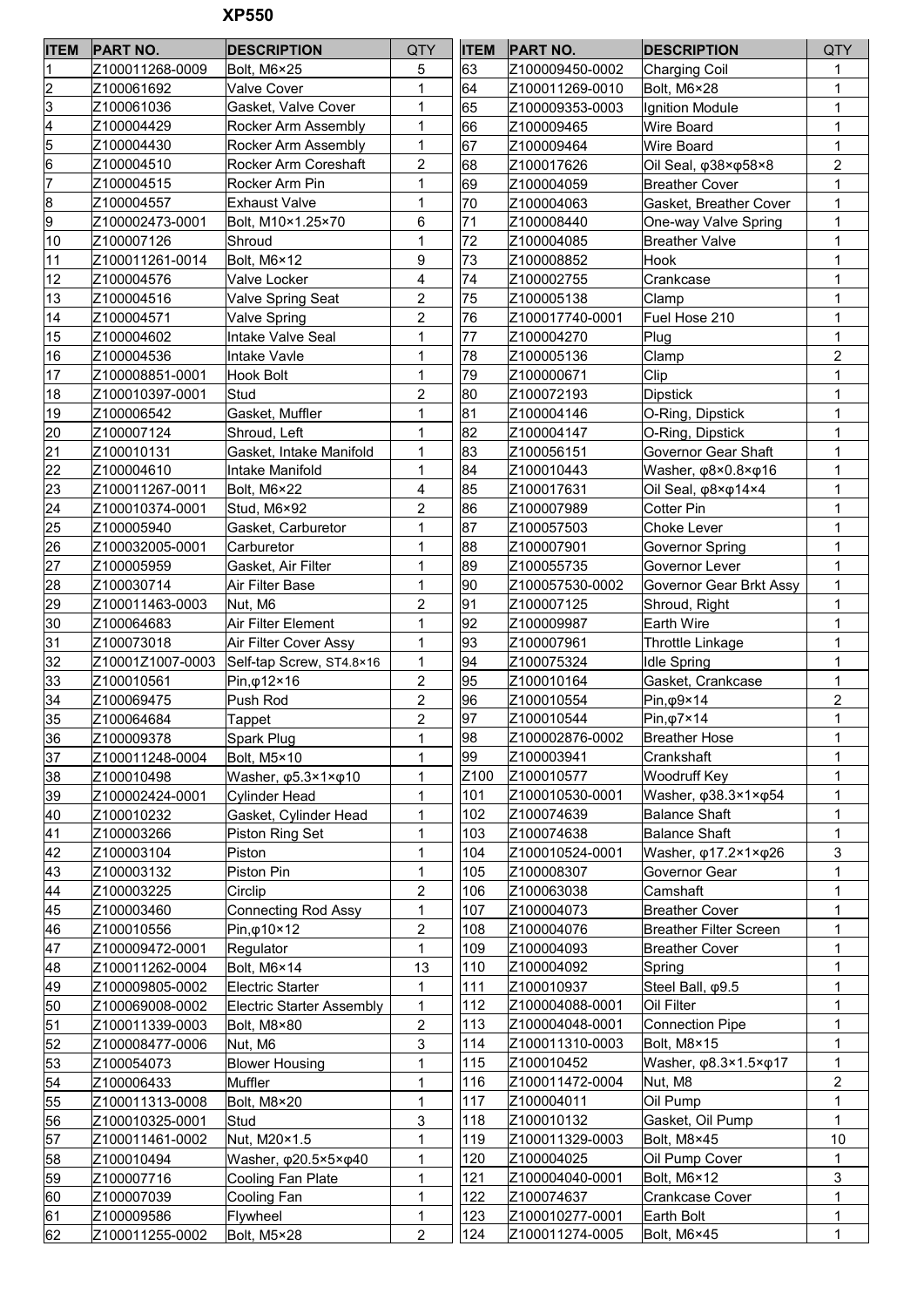